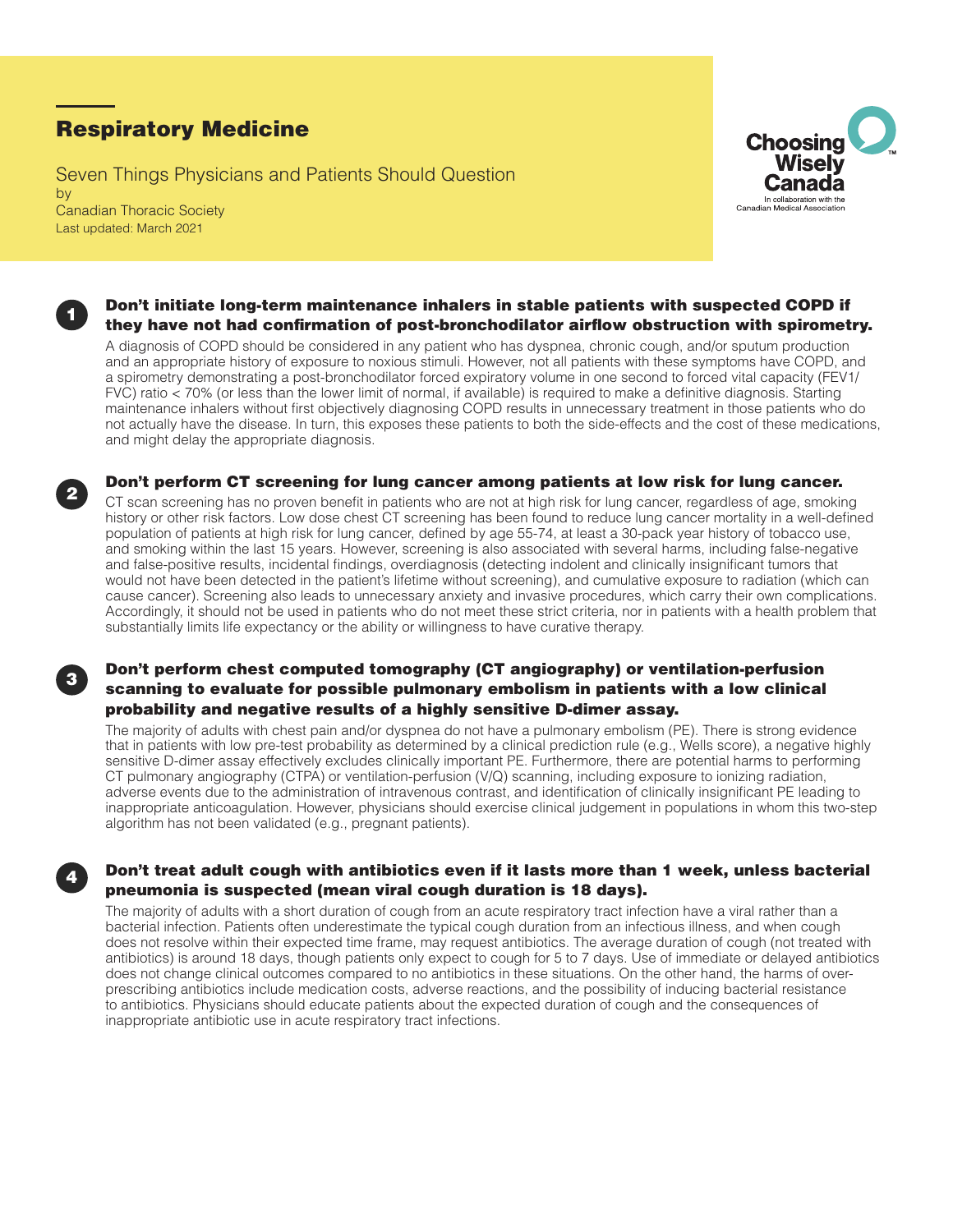<sup>5</sup> Don't initiate medications for asthma (e.g., inhalers, leukotriene receptor antagonists, or other) in patients ≥ 6 years old who have not had confirmation of reversible airflow limitation with spirometry, and in its absence, a positive methacholine or exercise challenge test, or sufficient peak expiratory flow variability.

Although international guidelines uniformly recommend objective testing to establish an asthma diagnosis, this diagnosis is often made clinically and asthma medications are often initiated on that clinical basis. However, physical exam findings and symptoms such as cough, wheeze, and/or dyspnea can be caused by other conditions. As a result, up to one third of patients who have been diagnosed with asthma do not have evidence of asthma when objectively tested with pulmonary function tests. A false clinical diagnosis of asthma may delay diagnosis of the actual underlying condition, which may include serious cardiorespiratory conditions. Furthermore, patients with a false diagnosis of asthma who are started on asthma medications are unnecessarily exposed to both the side-effects and the costs of these medications. It should be noted, however, that this recommendation may not be applicable in patients who cannot reproducibly undergo objective testing for asthma (including children less than 6 years old), and in settings where such testing is not available.

# Don't use antibiotics for acute asthma exacerbations without clear signs of bacterial infection.

Asthma exacerbations are characterized by decreased expiratory airflow as well as increased shortness of breath, cough, wheezing, chest tightness, or a combination of these symptoms. When such an attack is precipitated by an infection, it is much more likely to be viral than bacterial. The role of bacterial infection is often overestimated; however antibiotics should be reserved for relatively rare cases in which there is strong evidence of a bacterial infection, such as pneumonia or bacterial sinusitis. Potential harms of unnecessary antibiotic treatment include medication costs, side-effects (including a risk of allergy), and emergence of bacterial resistance.

6

#### Don't delay conversations about wishes and goals with patients who have serious or progressive chronic respiratory illness, such as COPD, IPF, PH, or CF. Unnecessary and potentially harmful treatments can be avoided by having discussions and documenting these conversations.

Supporting patients with serious or progressive respiratory illness to identify and document their values and treatment wishes is an important, but often neglected, intervention. While these patients often experience complex disease trajectories that make accurate prognostication challenging, these discussions can ensure future care is aligned with patients' preferences.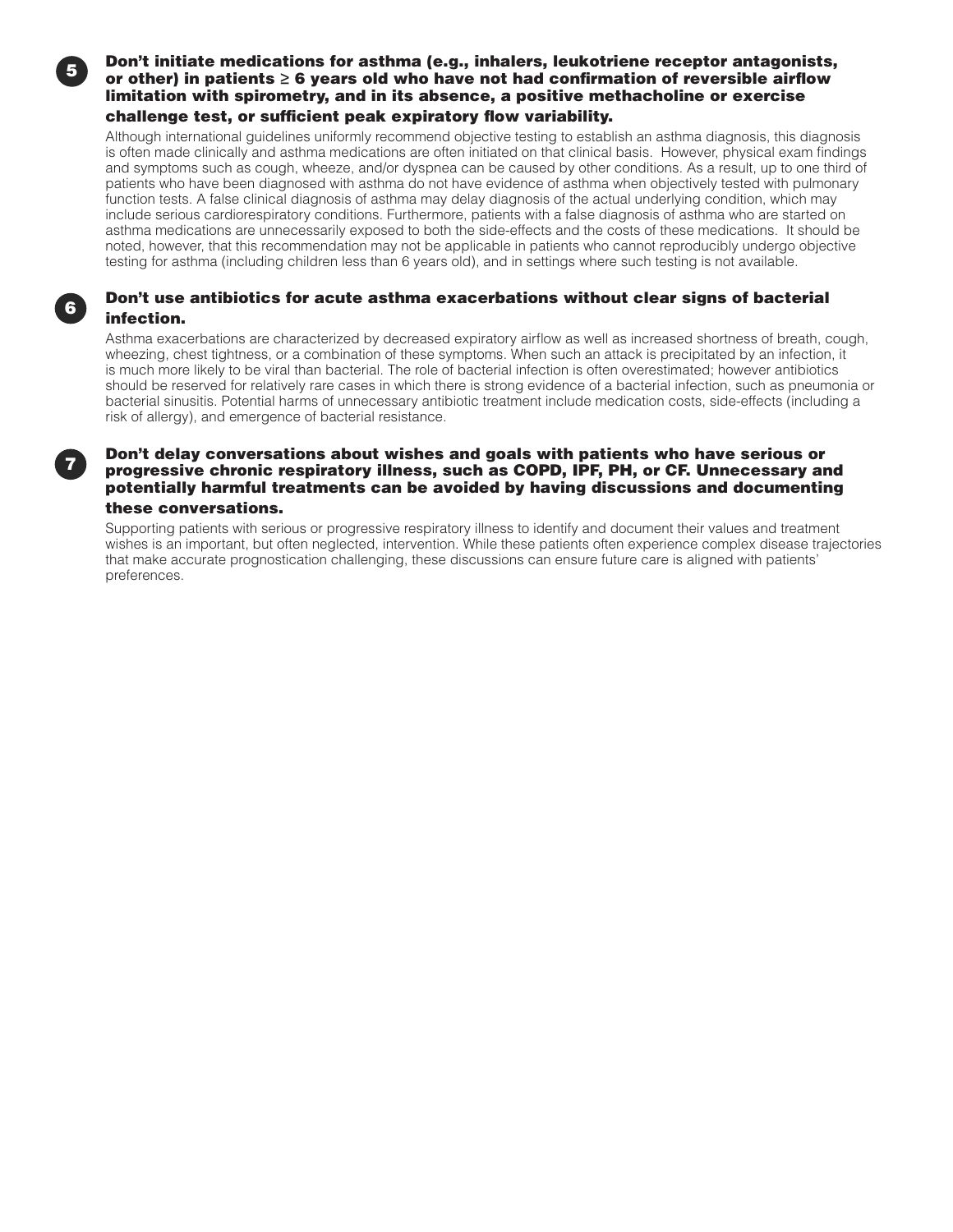#### How the list was created

The Choosing Wisely Canada top six list in respiratory medicine was developed by the Canadian Thoracic Society (CTS) through an iterative consultation process with CTS content experts and its members. A list of candidate recommendations was developed through: 1) consultation with the CTS Choosing Wisely Core Task Force (5 members), all CTS guideline writers, and the CTS Executive Committee; 2) retrieving respiratory-related choosing wisely recommendations in existing US and Canadian lists; and 3) selecting all Canadian Medical Association (CMA) POEMs™ (Patient-Oriented Evidence that Matters) between 2012-2015 that were considered to "help to avoid unnecessary or inappropriate treatment, diagnostic procedures, preventative interventions or a referral" by ≥ 10% of readers [in the Information Assessment Method (IAM) rating tool]. The CTS Choosing Wisely Task Force (comprised of the CTS Choosing Wisely Core Task Force and the CTS Canadian Respiratory Guidelines Committee; 19 members) then selected and prioritized 20 of these recommendations based on pre-established criteria, through an electronic Delphi process. These 20 recommendations were then sent to the entire CTS membership for selection and prioritization of the top 10 recommendations, along with a solicitation for new ideas. A second electronic Delphi process with the CTS Choosing Wisely Task Force narrowed this list to a final top 10. The CTS Choosing Wisely Core Task Force then performed a narrative literature review for each of these recommendations, focusing on similar prior Choosing Wisely recommendations, guideline recommendations, systematic reviews, and individual studies. The results of this review were presented to the CTS Choosing Wisely Task Force in a 3rd electronic Delphi process, in which they were asked to select and prioritize the top 5 recommendations. Given that scores between the 5th and 6th rated recommendations were close, 6 recommendations were adopted. These recommendations were approved by the CTS Executive Committee and will be broadly disseminated to our membership, other professional groups, and the general public.

#### Sources

1

2

3

Global Initiative for Chronic Obstructive Lung Disease (GOLD). [GOLD 2019 Global Strategy for the Diagnosis, Management and Prevention of COPD](http://goldcopd.org/gold-2017-global-strategy-diagnosis-management-prevention-copd/) [Internet]. 2019. Qaseem A, et al. Diagnosis and management of stable chronic obstructive pulmonary disease: a clinical practice guideline update from the American College of Physicians, American College of Chest Physicians, American Thoracic Society, and European Respiratory Society. Ann Intern Med. 2011 Aug 2;155(3):179-91. PMID: [21810710.](https://www.ncbi.nlm.nih.gov/pubmed/21810710)

United States of America Department of Veterans Affairs and the Department of Defense. VA/DoD Clinical Practice Guideline for the Management of Chronic [Obstructive Pulmonary Disease](https://www.healthquality.va.gov/guidelines/CD/copd/VADoDCOPDCPG2014.pdf) [Internet]. 2014 Dec [cited 2017 May 5].

Canadian Task Force on Preventive Health Care, et al. Recommendations on screening for lung cancer. CMAJ. 2016 Apr 5;188(6):425-32. PMID: 26952527 Moyer VA, et al. Screening for lung cancer: U.S. Preventive Services Task Force recommendation statement. Ann Intern Med. 2014 Mar 4;160(5):330-8. PMID: [24378917.](https://www.ncbi.nlm.nih.gov/pubmed/24378917)

National Lung Screening Trial Research Team, et al. Reduced lung-cancer mortality with low-dose computed tomographic screening. N Engl J Med. 2011 Aug 4;365(5):395-409. [PMID: 21714641](https://www.ncbi.nlm.nih.gov/pubmed/21714641).

O'Dowd EL, Baldwin DRBach PB, et al. Lung cancer screening-low dose CT for lung cancer screening: recent trial results and next steps. Br J Radiol. 2018 Oct;91(1090):20170460. [PMID: 28749712.](https://www.ncbi.nlm.nih.gov/pubmed/28749712%20)

Patz EF Jr, et al. Overdiagnosis in low-dose computed tomography screening for lung cancer. JAMA Intern Med. 2014 Feb 1;174(2):269-74. [PMID: 24322569.](https://www.ncbi.nlm.nih.gov/pubmed/24322569)

Borohovitz A, Weinberg MD, Weinberg I. Pulmonary embolism: Care standards in 2018. Prog Cardiovasc Dis. 2018 Mar - Apr;60(6):613-621. [PMID: 29291427.](https://www.ncbi.nlm.nih.gov/pubmed/29291427) Crawford F, et al. D-dimer test for excluding the diagnosis of pulmonary embolism. Cochrane Database Syst Rev. 2016 Aug 5;(8):CD010864. [PMID: 27494075](https://www.ncbi.nlm.nih.gov/pubmed/27494075). Fesmire FM, et al. Critical issues in the evaluation and management of adult patients presenting to the emergency department with suspected pulmonary embolism. Ann Emerg Med. 2011 Jun;57(6):628-652.e75. [PMID: 21621092.](https://www.ncbi.nlm.nih.gov/pubmed/21621092)

Torbicki A, et al. Guidelines on the diagnosis and management of acute pulmonary embolism: the Task Force for the Diagnosis and Management of Acute Pulmonary Embolism of the European Society of Cardiology (ESC). Eur Heart J. 2008 Sep;29(18):2276-315. [PMID: 18757870](https://www.ncbi.nlm.nih.gov/pubmed/18757870).

van der Hulle T, Cheung WY, Kooij S, et al. Simplified diagnostic management of suspected pulmonary embolism (the YEARS study): a prospective, multicentre, cohort study. Lancet. 2017; 390: 289– 97. [PMID: 28549662](https://www.ncbi.nlm.nih.gov/pubmed/28549662).

Wiener RS, et al. Time trends in pulmonary embolism in the United States: evidence of overdiagnosis. Arch Intern Med. 2011 May 9;171(9):831-7. [PMID: 21555660](https://www.ncbi.nlm.nih.gov/pubmed/21555660).

Ebell MH, et al. How long does a cough last? Comparing patients' expectations with data from a systematic review of the literature. Ann Fam Med. 2013 Jan-4 Feb;11(1):5-13. [PMID: 23319500.](https://www.ncbi.nlm.nih.gov/pubmed/23319500)

Little, P, Stuart, B, Smith, S, et al. Antibiotic prescription strategies and adverse outcome for uncomplicated lower respiratory tract infections: prospective cough complication cohort (3C) study. BMJ 2017; 357. [PMID: 28533265.](https://www.ncbi.nlm.nih.gov/pubmed/28533265)

McNulty CA, et al. Expectations for consultations and antibiotics for respiratory tract infection in primary care: the RTI clinical iceberg. Br J Gen Pract. 2013 Jul;63(612):e429-36. [PMID: 23834879](https://www.ncbi.nlm.nih.gov/pubmed/23834879%20).

Smith SM, et al. Antibiotics for acute bronchitis. Cochrane Database Syst Rev. 2014 Mar 1;(3):CD000245. [PMID: 24585130.](https://www.ncbi.nlm.nih.gov/pubmed/24585130) Snow V, et al. Principles of appropriate antibiotic use for treatment of acute bronchitis in adults. Ann Intern Med. 2001 Mar 20;134(6):518-20. [PMID: 11255531.](https://www.ncbi.nlm.nih.gov/pubmed/11255531) Spurling GKP, Del Mar CB, Dooley L, et al. Delayed antibiotic prescriptions for respiratory infections. Cochrane Database Syst Rev. 2017;9. [PMID: 28881007](https://www.ncbi.nlm.nih.gov/pubmed/28881007).

Aaron SD, et al. Reevaluation of Diagnosis in Adults With Physician-Diagnosed Asthma. JAMA. 2017 Jan 17;317(3):269-279. [PMID: 28114551](https://www.ncbi.nlm.nih.gov/pubmed/28114551) British Thoracic Society / Scottish Intercollegiate Guidelines Network. [BTS/SIGN British guideline on the management of asthma](https://www.brit-thoracic.org.uk/standards-of-care/guidelines/btssign-british-guideline-on-the-management-of-asthma/) [Internet]. 2017 Apr [cited 2017 May 5].

Global Initiative for Asthma. [2017 GINA Report, Global Strategy for Asthma Management and Prevention](http://ginasthma.org/2017-gina-report-global-strategy-for-asthma-management-and-prevention/) [Internet]. 2017 [cited 2017 May 5]. Lougheed MD, et al. [Canadian Thoracic Society 2012 guideline update: diagnosis and management of asthma in preschoolers, children and adults](https://www.respiratoryguidelines.ca/) [Internet]. 2012 [cited 2017 May 29].

Aldington S, et al. Asthma exacerbations. 5: assessment and management of severe asthma in adults in hospital. Thorax. 2007 May;62(5):447-58. [PMID: 17468458.](https://www.ncbi.nlm.nih.gov/pubmed/17468458) Bousquet J, et al. Uniform definition of asthma severity, control, and exacerbations: document presented for the World Health Organization Consultation on Severe Asthma. J Allergy Clin Immunol. 2010 Nov;126(5):926-38. [PMID: 20926125](https://www.ncbi.nlm.nih.gov/pubmed/20926125).

British Thoracic Society / Scottish Intercollegiate Guidelines Network. [BTS/SIGN British guideline on the management of asthma](https://www.brit-thoracic.org.uk/standards-of-care/guidelines/btssign-british-guideline-on-the-management-of-asthma/) [Internet]. 2016 Sept Chung KF, et al. International ERS/ATS guidelines on definition, evaluation and treatment of severe asthma. Eur Respir J. 2014 Feb;43(2):343-73. [PMID: 24337046.](https://www.ncbi.nlm.nih.gov/pubmed/24337046) Schatz M, et al. Joint task force report: supplemental recommendations for the management and follow-up of asthma exacerbations. Introduction. J Allergy Clin Immunol. 2009 Aug;124(2 Suppl):S1-4. [PMID: 19647130](https://www.ncbi.nlm.nih.gov/pubmed/19647130).



5

6

Jabbarian LJ, Zwakman M, van der Heide A, Kars MC, Janssen DJA, can Delden JJ, Rietjens JAC, Korfage IJ. Advance care planning for patients with chronic respiratory diseases: a systematic review of preferences and practices. Thorax. 2018 Mar;73(3):222-230. [PMID: 29109233](https://pubmed.ncbi.nlm.nih.gov/29109233). Tavares N, Hunt KJ, Jarrett N, Wilkinson TMA. The preferences of patients with chronic obstructive pulmonary disease are to discuss their palliative care

plans with family respiratory clinicians, but to delay conversations until their conditions deteriorates: a study guided by interpretative phenomenological analysis. Pall Med. 2020 Dec;34(10):1361-1373. [PMID: 32720555](https://pubmed.ncbi.nlm.nih.gov/32720555).